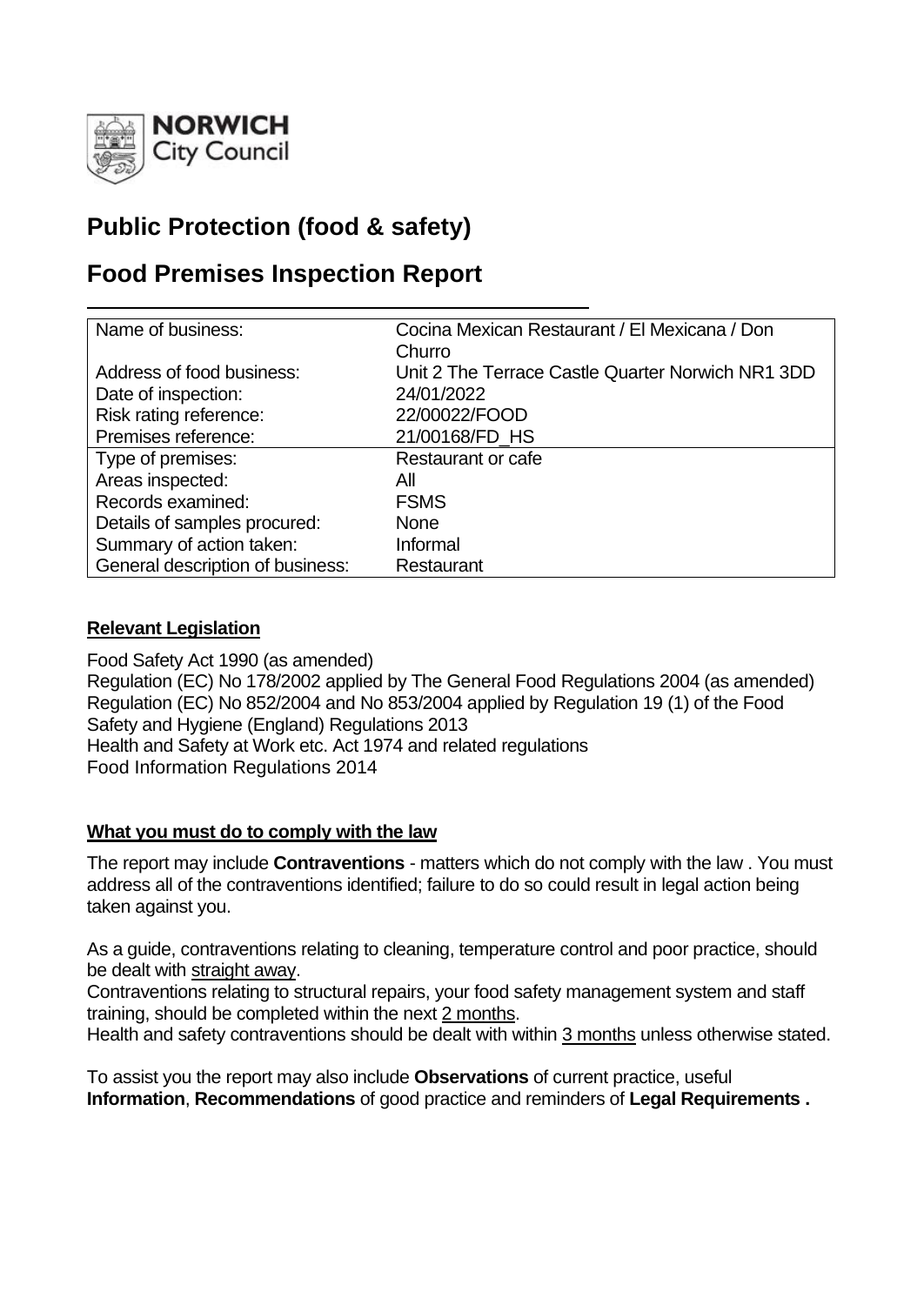My inspection was not intended to identify every contravention of the law and only covers those areas, practices and procedures examined at the time of the inspection. If the report fails to mention a particular matter this does not mean you have necessarily complied with the law.

# **FOOD SAFETY**

# **How we calculate your Food Hygiene Rating:**

The food safety section has been divided into the three areas which you are scored against for the hygiene rating: 1. food hygiene and safety procedures, 2. structural requirements and 3. confidence in management/control procedures. Each section begins with a summary of what was observed and the score you have been given. Details of how these scores combine to produce your overall food hygiene rating are shown in the table.

| <b>Compliance Area</b>                     |          |                 | <b>You Score</b> |          |               |    |           |    |          |  |
|--------------------------------------------|----------|-----------------|------------------|----------|---------------|----|-----------|----|----------|--|
| Food Hygiene and Safety                    |          |                 |                  | $\Omega$ | 5.            | 10 | 15        | 20 | 25       |  |
| <b>Structure and Cleaning</b>              |          |                 | $\Omega$         | 5.       | 10            | 15 | 20        | 25 |          |  |
| Confidence in management & control systems |          |                 | $\overline{0}$   | 5.       | 10            | 15 | 20        | 30 |          |  |
|                                            |          |                 |                  |          |               |    |           |    |          |  |
| <b>Your Total score</b>                    | $0 - 15$ | 20              | $25 - 30$        |          | $35 - 40$     |    | $45 - 50$ |    | > 50     |  |
| <b>Your Worst score</b>                    | 5        | 10 <sup>°</sup> | 10               |          | 15            |    | 20        |    |          |  |
|                                            |          |                 |                  |          |               |    |           |    |          |  |
| <b>Your Rating is</b>                      | 5        | 4               |                  | 3        | $\mathcal{P}$ |    |           |    | $\Omega$ |  |

000300

Your Food Hygiene Rating is 3 - a generally satisfactory standard

# **1. Food Hygiene and Safety**

Food hygiene standards are generally satisfactory and maintained. There is evidence of some non-compliance with legal requirements. Some lapses are evident however generally you have satisfactory food handling practices and procedures and adequate control measures to prevent cross-contamination are in place. The contraventions require your attention; although not critical to food safety they may become so if not addressed. **(Score 10)**

# Contamination risks

**Contravention** The following exposed ready-to-eat food and or its packaging to the risk of cross-contamination with foodborne bacteria from raw meat or unwashed fruits and vegetables:

- raw foods i.e chicken was being stored next to ready-to-eat foods i.e cooked chicken in fridge numbered 1
- you were not doing a 2 x stage clean after preparing raw meat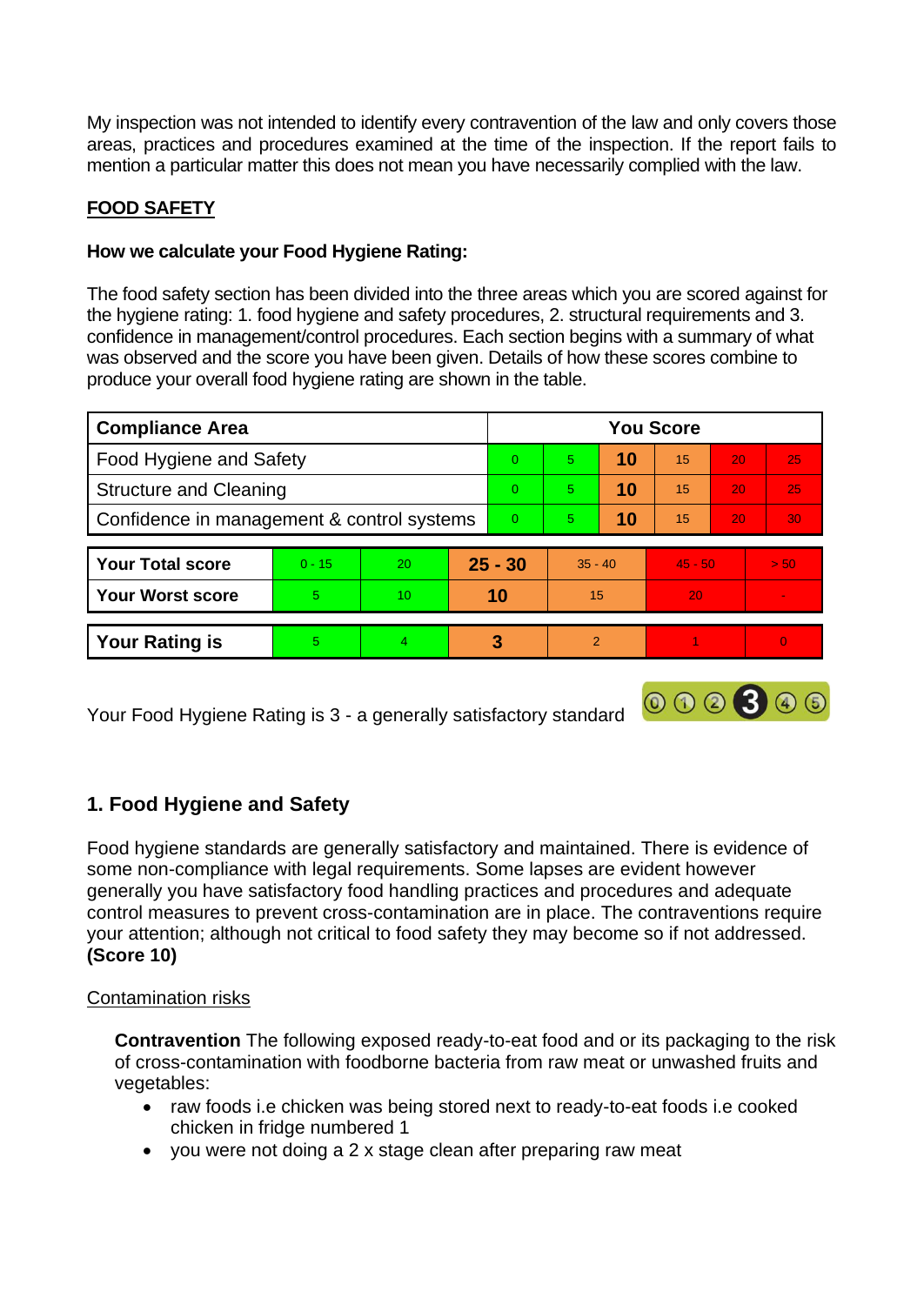**Information** Cleaning and disinfection needs to be carried out in two stages:

**1. Clean:** Using hot, soapy water remove visible dirt, grease and debris from surfaces/ equipment and wipe off or rinse.

**2. Disinfect:** Following the manufacturer's instructions, apply a disinfectant (such as a sanitiser) all over the surfaces/equipment and leave on for the required contact time

**Legal Requirement** At all stages of production, processing and distribution, food must be protected from any contamination likely to render it unfit for human consumption, injurious to health or contaminated in such a way that it would be unreasonable to expect it to be consumed in that state.

**Information** The FSA has issued guidance on controlling *E.coli* 0157 through:

- the complete separation of raw and ready-to-eat food
- the correct use of wash-hand basins and thorough handwashing
- having dedicated equipment (including complex equipment) for raw and readyto-eat foods
- thorough 2-stage cleaning and the correct use of sanitisers
- and by controlling the risks posed by soil contaminated vegetables. Visit: [www.food.gov.uk](http://www.food.gov.uk/) for more information

**Information** A ready-to-eat food is any food that can safely be eaten without the need for further processing

**Information** Please refer to www.food.gov.uk/business-guidance/e-coli-crosscontamination-guidance

#### Hand-washing

**Contravention** The following indicated that hand-washing was not suitably managed:

• the hot water was too hot for comfortable hand washing. Provide a plug for the wash hand basin

# Personal Hygiene

**Observation** I was pleased to see that standards of personal hygiene were high.

# Temperature Control

**Observation** I was pleased to see you were able to limit bacterial growth and/or survival by applying appropriate temperature controls at points critical to food safety and that you were monitoring temperatures.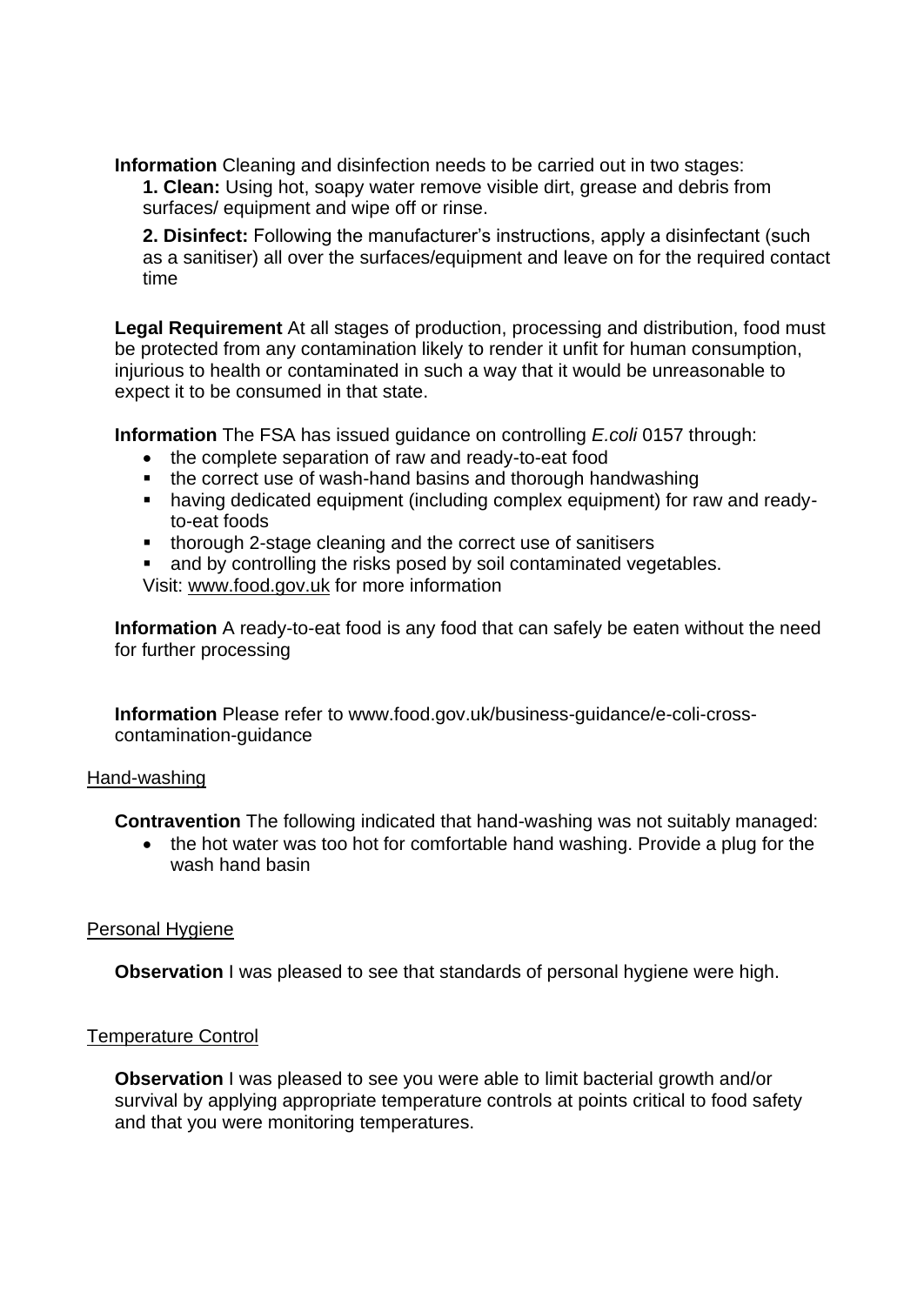## Unfit food

**Contravention** The following food was unfit (and was seized or destroyed in my presence) because it was either; past its use by date:

- 3 x bags of baby spinach were being stored beyond their 'use by' date of 14/1
- 4 x bags of baby spinach were being stored beyond their 'use by' date of 16/1
- container of soft cheese was being stored beyond its 'use by' date of 29/12
- soured cream was being stored beyond its 'use by' date of 19/1

**Recommendation** You should have a system to identify when open or prepared foods need to be used by or discarded, to ensure the food is fit for consumption. I recommend you apply labels which give a date that is 2 days after the day of production e.g. if food is opened on Monday it should be used by the end of Wednesday (an exception is rice which should not be kept longer than 24 hours)

#### Poor Practices

**Contravention** The following matters represented poor practice and if allowed to continue may cause food to become contaminated or lead to its deterioration:

- fresh mint leaves had dried up
- uncovered fish stored in the chest freezer

# **2. Structure and Cleaning**

The structure facilities and standard of cleaning and maintenance are of a generally satisfactory standard but there are some repairs and/or improvements which are required in order for you to comply with the law. Pest control and waste disposal provisions are adequate. The contraventions require your attention; although not critical to food safety they may become so if not addressed. **(Score 10)**

#### Cleaning of Structure

**Contravention** The following items were dirty and require more frequent and thorough cleaning:

- behind and under equipment
- wash hand basin

#### Cleaning of Equipment and Food Contact Surfaces

**Contravention** The following items are dirty and must be cleaned:

- blade to table top can opener
- bottom interior to freezer

#### Cleaning Chemicals, Materials, Equipment and Methods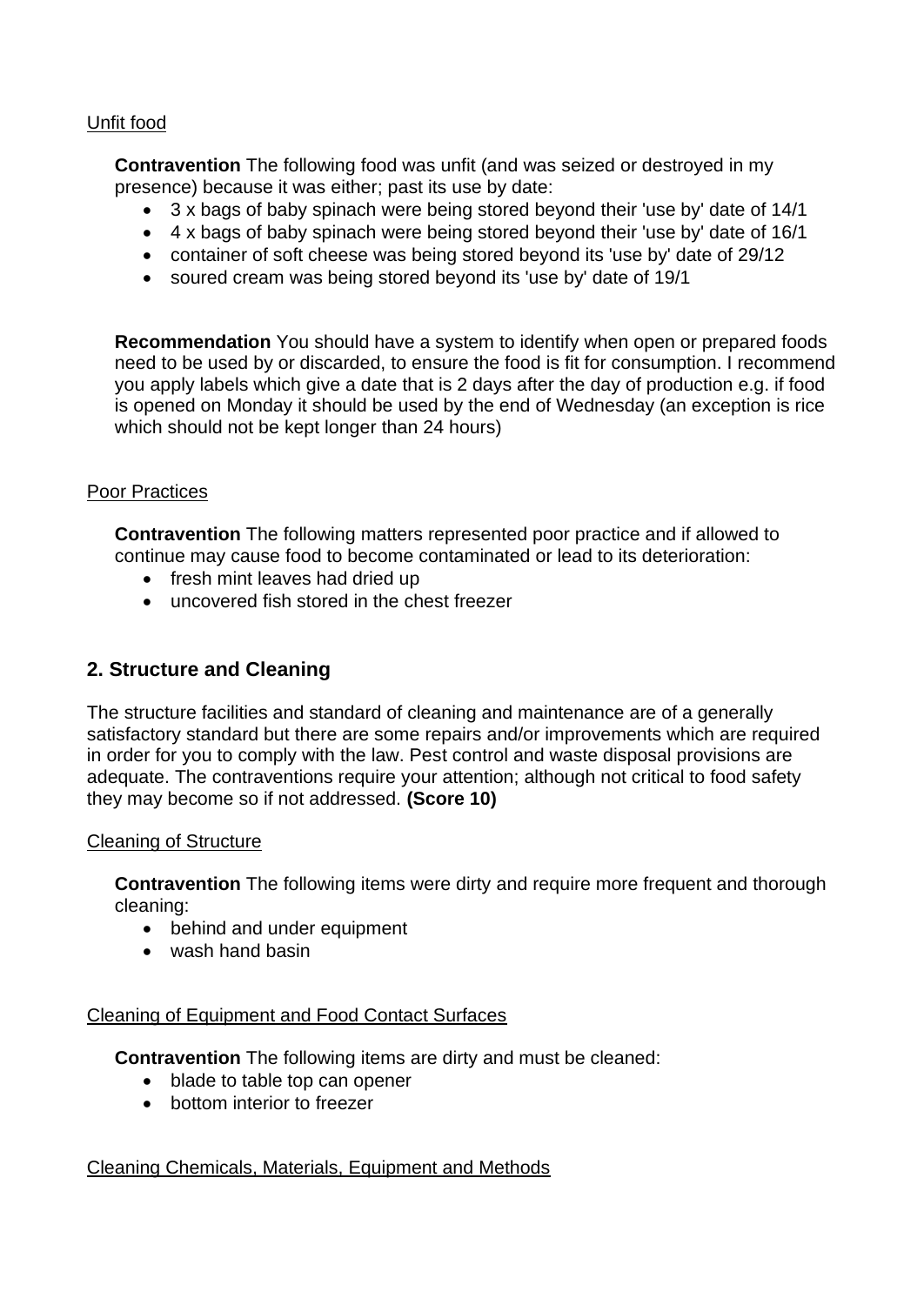**Contravention** The following evidence demonstrated your cleaning materials, equipment and methods were not sufficient to control the spread of harmful bacteria such as E. coli 0157 between surfaces:

- two-stage cleaning not observed
- contact time for surface sanitiser not observed

#### **Maintenance**

**Contravention** The following had not been suitably maintained and must be repaired or replaced:

- split seals to shish kebab fridge, and small Polar freezer
- damage to interior lid to chest freezer
- holes to wall near hand wash basin

#### Facilities and Structural provision

**Observation** I was pleased to see the premises had been well maintained and that adequate facilities had been provided.

#### Pest Control

**Observation** I was pleased to see that the premises was proofed against the entry of pests and that pest control procedures were in place.

**Observation** You have a pest control contract in place and there is no evidence of pest activity on the premises.

#### **3. Confidence in Management**

There are generally satisfactory food safety controls in place although there is evidence of some non-compliance with the law. The contraventions require your attention; although not critical to food safety they may become so if not addressed. **(Score 10)**

#### Type of Food Safety Management System Required

**Observation** You were date labelling perishable foods appropriately and could demonstrate effective control over food spoilage organisms.

**Observation** You had colour-coded equipment and effective separation between raw and ready-to-eat food at all stages in your operation.